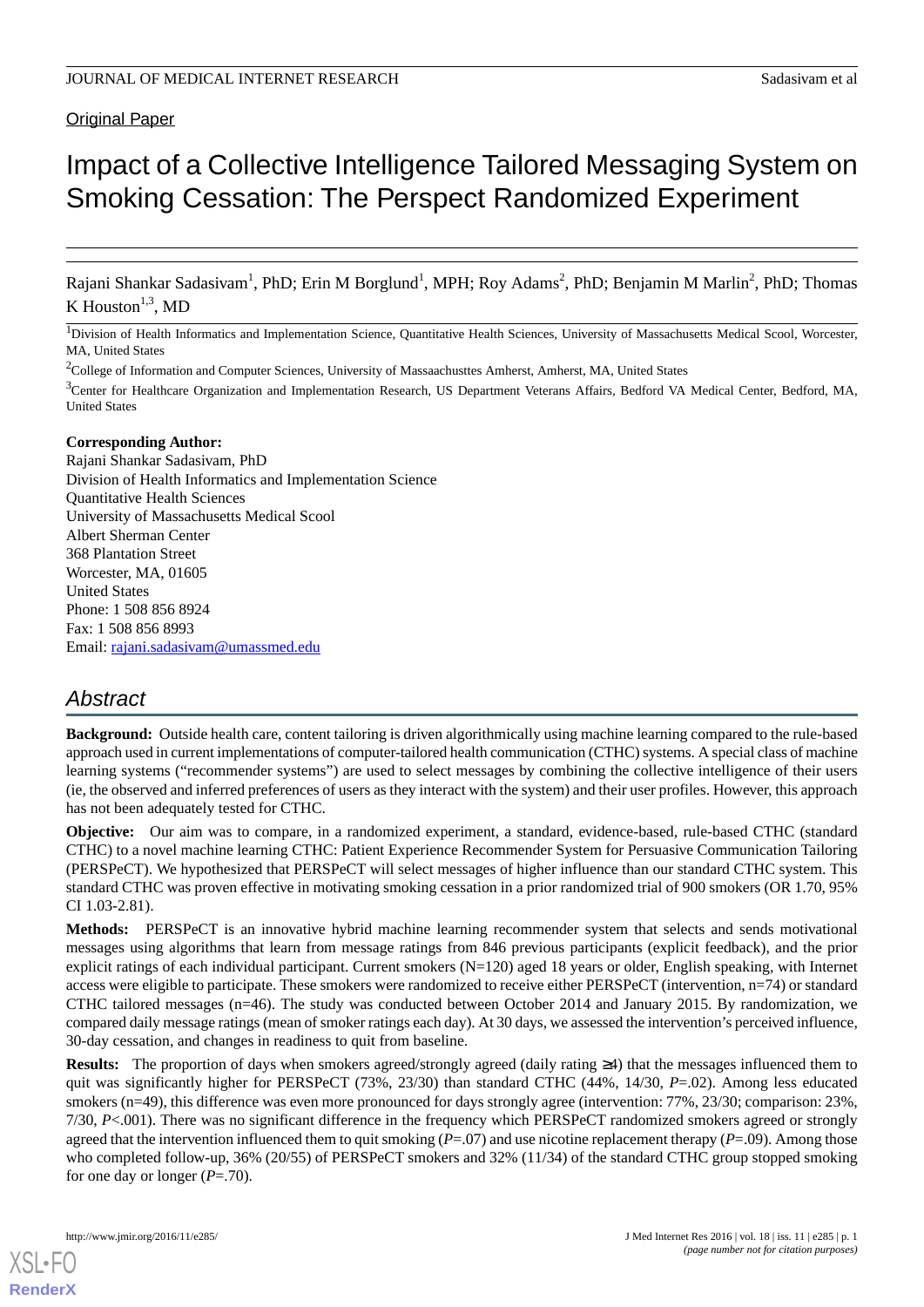**Conclusions:** Compared to standard CTHC with proven effectiveness, PERSPeCT outperformed in terms of influence ratings and resulted in similar cessation rates.

**ClinicalTrial:** Clinicaltrials.gov NCT02200432; https://clinicaltrials.gov/ct2/show/NCT02200432 (Archived by WebCite at http://www.webcitation.org/6lEJY1KEd)

*(J Med Internet Res 2016;18(11):e285)* doi:  $10.2196/$ jmir.6465

#### **KEYWORDS**

recommender system; health communication; computer tailoring; smoking cessation

# *Introduction*

In computer-tailored health communication (CTHC) systems, messages are tailored (what messages need to be selected for the patient) to patient characteristics [\[1\]](#page-10-0). Across health domains, CTHC systems are effective in motivating behavior change [[2](#page-10-1)[-8](#page-11-0)]. In the smoking cessation domain, meta-analyses have demonstrated the effectiveness of CTHC systems [[9\]](#page-11-1). In a previous randomized controlled trial (RCT; N=900), we developed and demonstrated the effectiveness of a CTHC system. Compared with an active control group that received no messages, this CTHC system significantly impacted 6-month cessation outcomes (OR 1.70, 95% CI 1.03-2.81) [\[10](#page-11-2)]. Current implementations of CTHC systems (hereafter referred to as "standard CTHC") combine tailoring variables (what variables should be used to tailor) and if-then-else rules (how to select messages for the different tailoring variables) to select messages for a patient  $[1,11]$  $[1,11]$  $[1,11]$ . Experts (or study designers) specify these tailoring variables and develop the rules based on their knowledge of the targeted population, literature, and health behavior theories.

Outside health care, content tailoring is driven algorithmically using machine learning as opposed to the rule-based approach used in standard CTHC systems [[12](#page-11-4)[-14](#page-11-5)]. A special class of machine learning systems ("recommender systems") are used to select messages combining the collective intelligence of their users (ie, the observed and inferred preferences of users as they interact with the system) and their user profiles [\[12](#page-11-4)[-14](#page-11-5)]. For example, Amazon recommends products that a customer may like based on the products they have purchased or viewed previously. The primary difference between standard CTHC and recommender systems is how the messages are selected. As noted, in standard CTHC systems, messages are selected using if-then-else rules. In recommender systems, machine learning algorithms select the messages. As published, recommender systems offer multiple potential advantages to CTHC including the ability to continually learn and adapt to user feedback; however, this approach has not been adequately tested for CTHC [\[11](#page-11-3)].

In an experiment funded by the Patient-Centered Outcomes Research Institute (PCORI), we developed and evaluated a recommender system, the Patient Experience Recommender System for Persuasive Communication Tailoring (PERSPeCT), and applied it to smoking cessation. We compare PERSPeCT with our existing, evidence-based, standard rule-based CTHC system that was demonstrated to be effective in our previous RCT [\[10](#page-11-2)]. Our primary hypothesis is that the PERSPeCT recommender system will outperform (ie, select messages of

higher influence) the rule-based CTHC system. We also evaluate the perceived intervention influence and 30-day cessation at follow-up. Our study provides the first evidence for the use of machine learning recommender systems for motivating smokers, and has important implications for future behavioral interventions.

# *Methods*

#### **Study Overview**

In a randomized experiment, we compared PERSPeCT (intervention) with a standard rule-based CTHC system (comparison). As noted previously, the purpose of this pilot experiment was to test whether selecting the messages by a recommender approach would provide marginal advances over a standard message selection approach. As noted, this comparison system tailored messages based on the smoker's readiness to quit and was demonstrated to be effective for smoking cessation in our previous RCT [\[10](#page-11-2)]. For the PERSPeCT intervention, we developed and implemented a recommender system [[15,](#page-11-6)[16](#page-11-7)]. Both the comparison and intervention system drew from the same motivational message content, but varied in how messages were selected for each participant. Messages were sent until the smoker entered ratings for 30 messages. Smokers in both arms were emailed daily motivational messages and were incentivized to rate messages. The study was conducted between October 2014 and January 2015. Our protocol is described in detail subsequently. This study was approved by the University of Massachusetts Medical School Institutional Review Board. See [Multimedia Appendix 1.](#page-10-2)

# **The PERSPeCT Intervention and Comparison Standard System**

Our study goal was to test the ability of the two systems to select influential messages for individual participants. Thus, for both the intervention and comparison systems we used the same message database. In this section, we first describe the messaging database used by both systems and then the PERSPeCT recommender and comparison rule-based standard CTHC system.

#### *The Motivational Messaging Database*

The messaging database included 261 messages that were developed in our previous RCT and included both expert-written messages and peer-written messages [[17\]](#page-11-8). Messages written by experts (study designers, behaviorists, physicians, nurses) were developed through an iterative expert group review process. The creation of these messages was informed by current guidelines [\[18](#page-11-9)] and Social Cognitive Theory (SCT) [\[19](#page-11-10)]. The

 $XS$ -FO **[RenderX](http://www.renderx.com/)**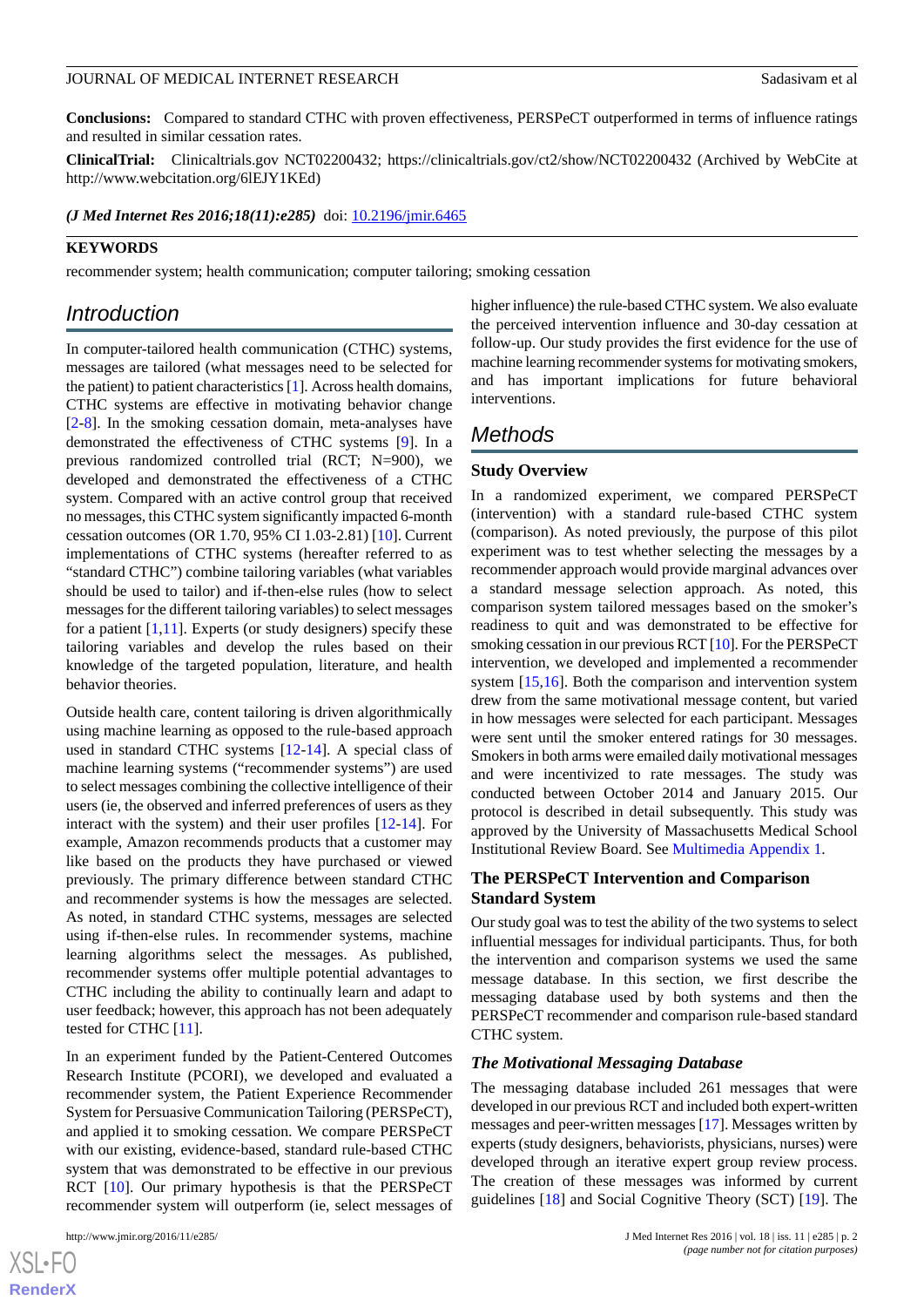current guidelines provided evidence-based content on successful cessation strategies. The SCT, which incorporates vicarious learning and verbal persuasion, informed the content of the expert messages [[17\]](#page-11-8). Messages reflected theoretical determinants of quitting, such as positive outcome expectations and self-efficacy enhancing small goals [\[19](#page-11-10)]. Peer-written messages were written by current and former smokers responding to an online survey that presented four scenarios tailored by gender, age, and readiness to quit, and solicited their responses. These messages were then reviewed for use in our system. More details of our methodology to generate peer-written messages have been previously published [[17\]](#page-11-8). Peer-written messages included the more "social" and "real-life" aspects of smoking cessation and represented the day-to-day issues associated with smoking cessation and the social and interpersonal influences on quitting. Such messages align with the concepts of SCT in which the physical and social environment influences individual behavior change [\[17](#page-11-8)].

# *The Comparison: An Evidence-Based, Effective, Standard Computer-Tailored Health Communication System*

As noted, our comparison standard CTHC was a rule-based system that tailored messages based on a smoker's readiness to quit. We had previously demonstrated this system to be effective in a large, nationwide RCT (N=900) compared to a robust website control without tailored messages. This website control included such functions as risk, decisional balance, cessation barrier calculators, games linking the chemicals in smoking with their other uses (eg, formaldehyde is used in both cigarettes and in embalming), and a library of informational resources about smoking [[10\]](#page-11-2). In the RCT, two emails were sent in the first 2 weeks, followed by one email every week until 6 months postregistration. Using a 6-month, 7-day point prevalence cessation outcome, smokers who received the motivational messages were assessed to be more likely to quit than those smokers who received the control website (OR 1.69, 95% CI 1.03-2.80) [[10\]](#page-11-2). For this study, we again used this standard CTHC and messages were sent daily to smokers.

We selected this system as our comparison for multiple reasons. Firstly, it allowed isolating the effect of the message selection because the motivational messages' content was the same for both systems. If we compared it to another system with different motivational messages content, estimating whether the differences between the two groups were due to message selection or the content of the two systems would have been challenging. Moreover, using an effective system provided a rigorous comparison for our system. At the time of the study design, there was no other online motivational messaging system with this level of effectiveness data.

#### *The Intervention: The PERSPeCT Recommender System*

The only difference between the comparison and intervention conditions was that the intervention smokers received motivational messages tailored by the PERSPeCT recommender system. Recommender systems can be implemented using either a content-based [[20\]](#page-11-11), collaborative filtering [[21\]](#page-11-12) or a hybrid approach [\[22](#page-11-13)]. PERSPeCT was implemented as a hybrid recommender system. Given a sample of rating data,

content-based recommender systems can learn a function and match users to items based on the provided user profile information (ie, age, gender) and the metadata description of the item or message. Metadata is defined as data about data; it describes the structure or content of a particular resource, object, or entity [[23\]](#page-11-14). Our coding of the messages by the readiness to quit categories in the comparison standard CTHC system is an example of the type of metadata that can be used by content-based recommender systems. Content-based recommender systems work similarly to standard CTHC systems, but the matching function can be optimized based on rating data instead of specified by experts.

In contrast to content-based recommender systems, collaborative filtering recommender systems match users to items based on past rating history. The simplest examples of this approach are nearest-neighbor methods [[21\]](#page-11-12). These methods match a target user with other users that have given similar ratings to the items the users have rated in common. The set of users matched to the target user are referred to as the target user's nearest neighbors. The method then recommends items to the target user that their neighboring users have rated highly. The assumption behind these methods is that if two users are observed to have close agreement on the ratings of a sufficiently large number of items, they will likely agree closely on the ratings for the remainder of the items.

For PERSPeCT, we chose a hybrid approach because they merge the strengths of content-based and collaborative filtering recommender systems [\[22](#page-11-13)]. Thus, they can potentially benefit from expert-driven rules (content-based) and the recommender algorithms. We used the following data sources to develop the models for our algorithm: (1) metadata description of the messages, (2) implicit, and (3) explicit user feedback data ([Figure 1\)](#page-4-0). As explained previously, our coding of the messages by the readiness to quit categories is an example of metadata. In preparation for PERSPeCT, we expanded this metadata to include constructs from multiple behavioral theories, such as the SCT, the Transtheoretical Model, and the Theory of Reasoned Action [\[24](#page-11-15)]. We also coded the messages for content that may be pertinent to a specific user, including health and lifestyle status, health issues, and treatment options. In total, 40% (102/261) of messages had motivational content, such as reasons to quit, and 53% (139/261) of messages had information about behavioral treatments, such as substitution and distraction.

Implicit feedback data are derived from user actions (ie, website view patterns of each individual accessing the system). As our implicit feedback data, we used the website return data of 900 smokers that participated in our prior RCT [[10\]](#page-11-2). When an email was sent to these smokers, we tracked their website usage in the days following the email. Thus, we had data on the frequency at which each message promoted engagement on the website and the characteristics of the smokers that received these messages.

Explicit feedback data consists of self-reported item ratings (ie, ratings provided by users for items like books or movies, often on a five-star scale). For companies such as Netflix, these are likely to be user ratings of movies. As previously published, two pilot studies were used to generate the explicit feedback

```
XS-FO
RenderX
```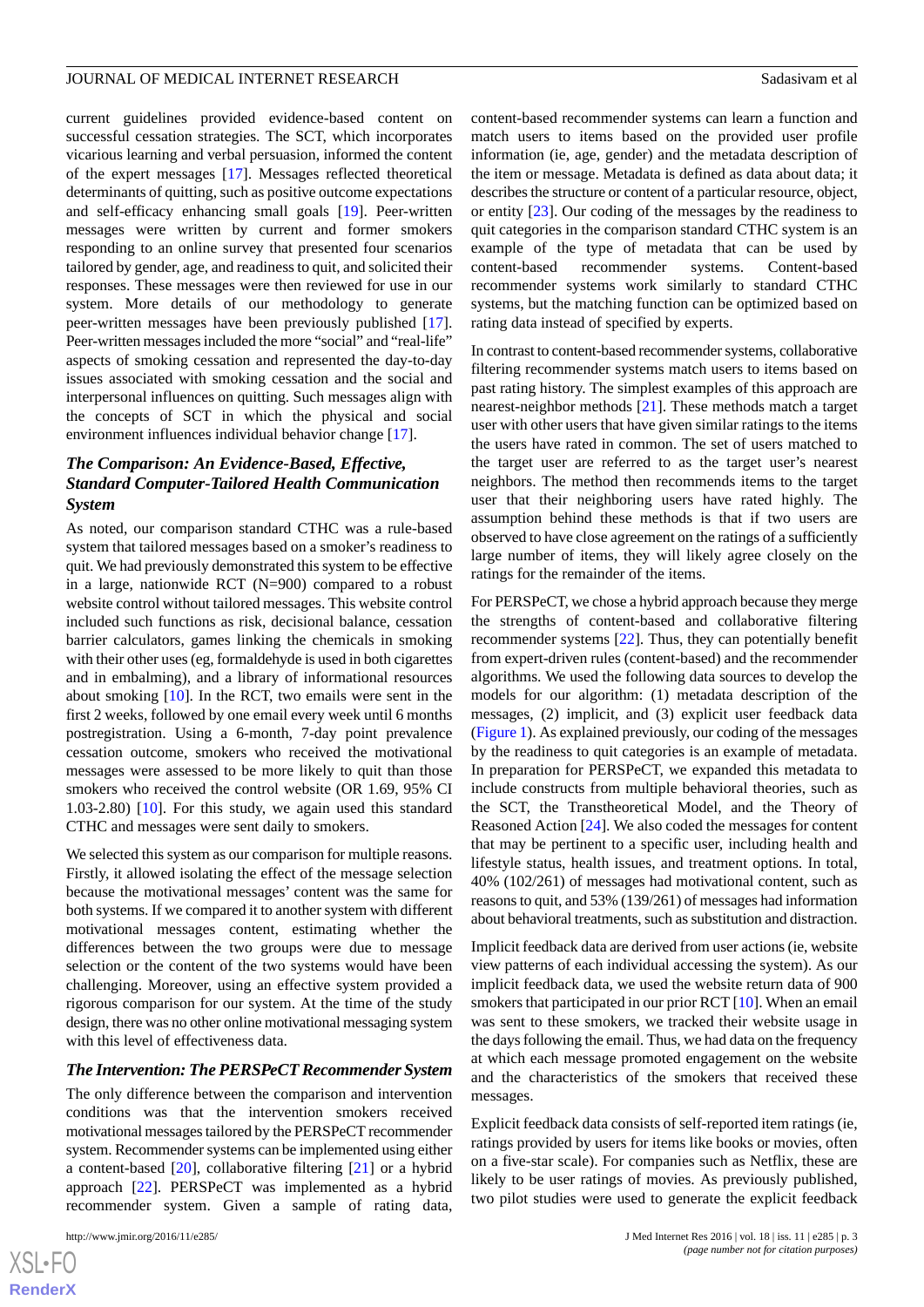data for PERSPeCT [[16\]](#page-11-7). We first recruited 100 current or former smokers to determine appropriate questions for collecting explicit ratings. Each participant was asked to provide ratings using a five-point Likert scale of four different aspects of messages: influence, emotional response, relevance, and preference. Each participant provided ratings for five different randomly selected messages. Per-message analysis showed a positive correlation between the means and variances of the ratings for each question, suggesting that all questions provided similar information. Thus, we decided to use only one question for our data collection pilot, balancing the need to obtain multiple ratings per user and the resulting cognitive load. We chose the influence question stated in the data collection section because this single influence question had strong predictive validity in a previous RCT [\[25](#page-11-16)].

A second pilot test was performed to collect a larger rating dataset to bootstrap the learning and evaluation of collaborative filtering models for PERSPeCT [\[16](#page-11-7)]. We recruited 846 current or former smokers from online and local sources to provide perspectives on smoking, quitting, and sociocultural contextual information and ratings of the influential aspect of the 261 smoking cessation messages. Each smoker was asked to rate 20 messages, resulting in 16,920 ratings.

We tested a number of classical algorithms to identify one that provided maximal prediction accuracy (ie, we evaluated the ability of the algorithms to generalize ratings to nontraining users). These included the following algorithms: K-Nearest Neighbor (K-NN), probabilistic matrix factorization, Bayesian probabilistic matrix factorization (BPMF), collective matrix factorization, and Bayesian collective matrix factorization. We used a strong-generalization protocol that involved completely separating test users from train users, learning a model using all the train users' ratings, freezing all nonuser-specific parameters, and finally training the user-specific parameters on a subset of each test user's observed ratings. To implement this protocol, we first divided the users randomly into five folds and then generated three random train and validation sets for each test fold. We further divided each test user's ratings into five folds. To evaluate each method's performance given varying levels of information about a test user, we evaluated all methods with five, 10, and 16 of each test user's ratings available for inference and learning of user-specific parameters. Each test user has a constant set of four test ratings per test fold. The validation sets were used to set the hyperparameters of each method (eg, K in K-NN). Exhaustive grid search was used and the hyperparameter ranges were iteratively extended to ensure that no selected hyperparameter values occurred at the end-points of the search intervals.

In evaluating rating prediction methods, we used a range of standard performance metrics including root mean squared error (RMSE), Kendall tau-b, and normalized discounted cumulative gain. In all these tests, BPMF was identified as the best single model in our evaluation and was used in the development of

PERSPeCT. For example, comparing the RMSE metric between the different algorithms, there was a small but statistically significant gap  $(P=01)$  between the BPMF and other algorithms as determined by a paired *t*test with Bonferroni correction. The BPMF model estimates a probability distribution over a joint embedding of users and items into complementary latent spaces. The rating a given user supplies for a given item is approximated by the expected value of the product of the latent user and item factor vectors representing the user-item pair, with the expectation taken over the uncertainty in embeddings. Since the algorithm that only included explicit ratings of the 846 smokers performed as well as the model that included all the data sources, for simplicity we chose to develop the model with only this explicit rating. The algorithm was also programmed to choose only from among those messages that matched the participant's readiness to quit status. Further details regarding

#### **Setting and Sample**

published work [\[16](#page-11-7)].

Current smokers were recruited from our University hospital and affiliated output clinics using multiple methods. We posted flyers at these clinics with instructions on how to contact the study staff. We worked with a tobacco treatment specialist to identify eligible smokers and refer them to the study staff. We also used electronic medical records to identify current smokers and mailed each smoker a letter describing the study and the contact information for the study coordinator. The letter explained that study staff would call them in 2 weeks to determine their interest and to answer any questions they had about the study. Included was a self-addressed, prestamped opt-out card that individuals could send back if they did not want to be contacted.

our algorithm selection methodology are described in previously

Current smokers who were 18 years of age or older, English speaking, and had Internet access were considered eligible for the study. To confirm participation, all smokers had to complete the online registration with the study staff over the phone. Smokers received a total of US \$100 in Amazon gift cards for participation (US \$25 for completing registration, US \$25 for rating 15 messages, US \$50 for completing the final survey and rating 30 messages).

#### **Randomization**

As smokers registered online for our study, they were allocated to the two groups based on a prespecified, block-randomization allocation table (blocks of 10). Smokers were randomized to PERSPeCT or standard comparison in a 2:1 ratio [\(Figure 2\)](#page-4-1). Unequal random allocation (favoring the intervention) increases experience with the experimental CTHC and can be desirable in early phase trials  $[26]$  $[26]$ . Because the standard system was proven effective and PERSPeCT was highly novel, 2:1 randomization allowed for additional subset analyses within the intervention group. Study staff was blinded to allocation during initial baseline assessment and follow-up.

**[RenderX](http://www.renderx.com/)**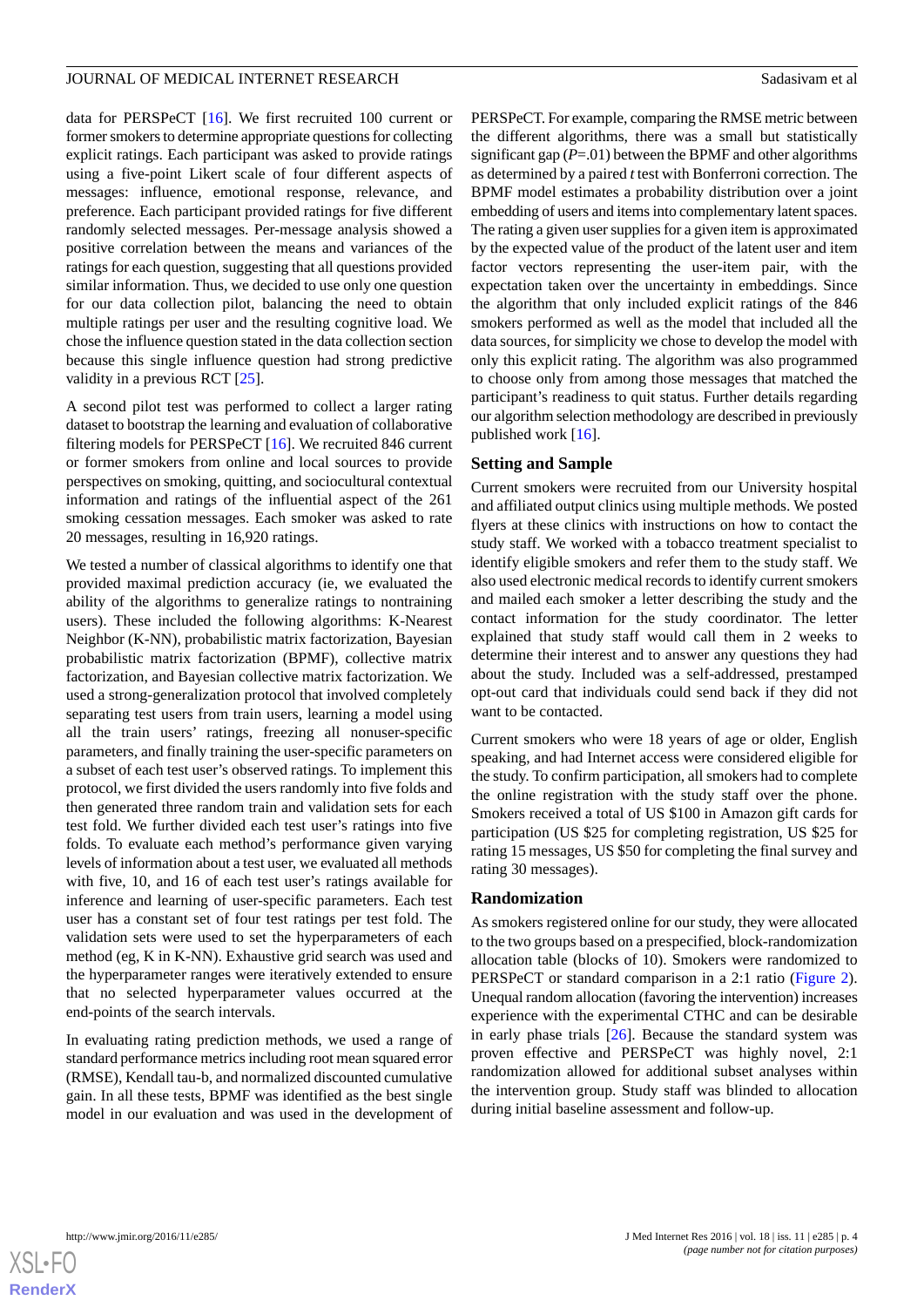<span id="page-4-0"></span>**Figure 1.** The Patient Experience Recommender System for Persuasive Communication Tailoring (PERSPeCT) recommender computer-tailored health communication system.



<span id="page-4-1"></span>**Figure 2.** The Consolidated Standards of Reporting Trials (CONSORT) participant flow diagram.



#### **Data Collection**

[XSL](http://www.w3.org/Style/XSL)•FC **[RenderX](http://www.renderx.com/)**

During registration, smokers were asked questions about their demographics (age, sex, race, and ethnicity), smoking behaviors, prior quit attempts, and readiness to quit [[27](#page-11-18)[,28](#page-11-19)]. Internet use

was assessed using the following question: "For which of the following activities do you routinely use the Internet?" Message ratings were collected daily. Smokers were asked to rate each motivational email on a five-point Likert scale by clicking on a link included with the email. These ratings were collected for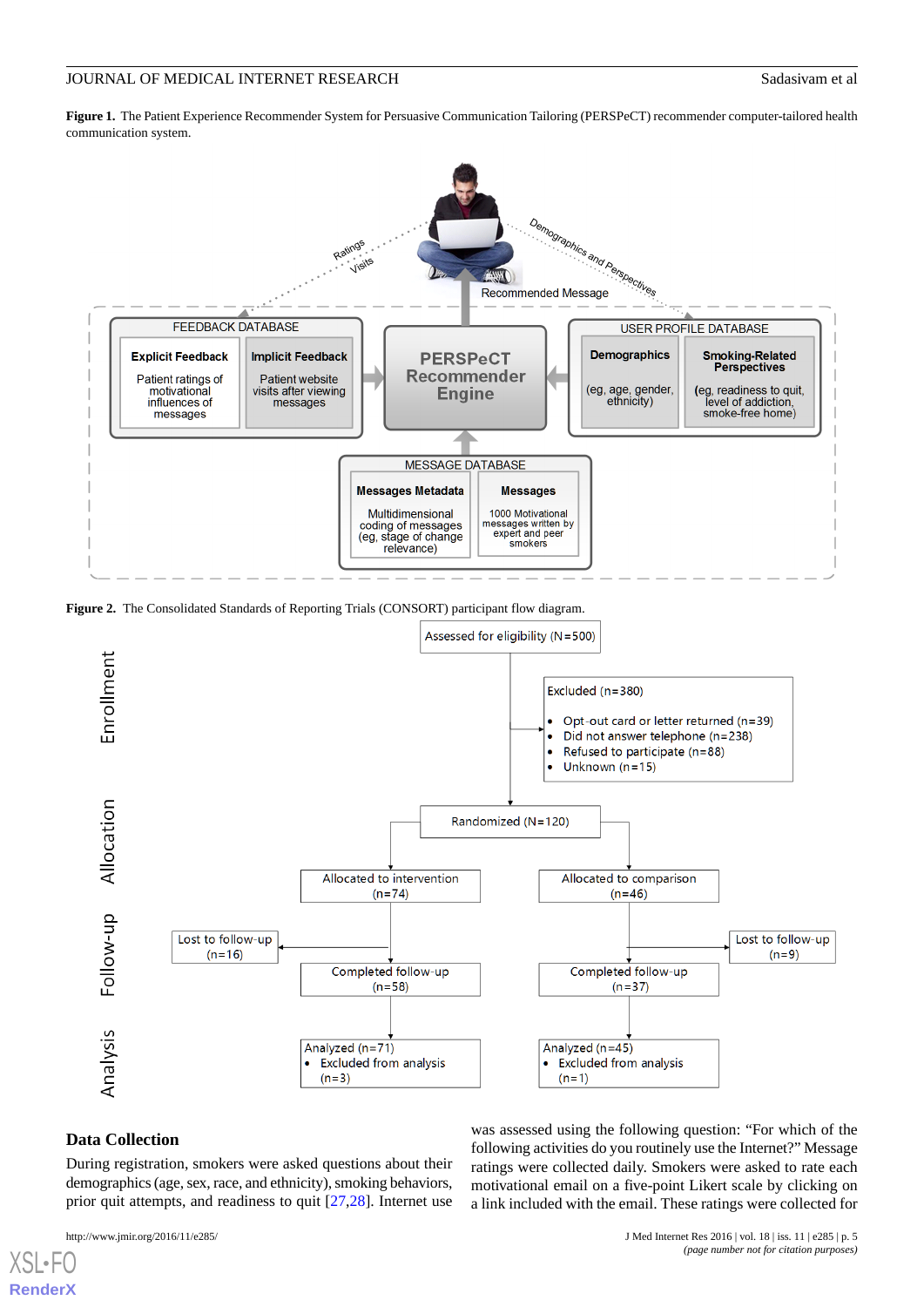the standard system and PERSPeCT. For PERSPeCT, the system used the ratings to further improve message recommendations; for the standard system, the ratings were used only for analyses and did not to change the intervention. We used the following question to collect the rating: "This message influences me to QUIT smoking."

At follow-up, the perceived influence of the intervention was assessed using seven questions adapted from prior measures of the influence of interventions on cessation [\[25](#page-11-16)]. We assessed 30-day cessation using the question: "Since starting the Quit Smoking Messaging System study have you stopped smoking for one day or longer because you were trying to quit?" Readiness to quit was assessed at baseline and the 30-day follow-up using the following options: I am not thinking of quitting, I am thinking of quitting, I have set a quit date, I quit today, and I have already quit.

#### **Statistical Analysis**

All analyses were conducted using Stata version 13 (StataCorp LP, College Station, TX, USA). As noted, our primary hypothesis was that the PERSPeCT system would select messages of higher influence than a rule-based CTHC system. We also evaluated the perceived intervention influence, and 30-day cessation. For each analysis, we included all data available. For each individual, the timing of attrition varied. Note that if patients were lost to follow-up for the final 30-day outcome measurement, they would still have had data for daily ratings.

# **Comparison of Message Ratings: Intervention Versus Control**

For each day, we created a daily rating defined as the mean of the ratings provided by all smokers in the group that day. We then compared the daily ratings using a *t*test. To further explore the differences, we plotted a figure with the message day on the x-axis and the daily ratings on y-axis. We also compared the daily ratings stratified by the demographic characteristics.

#### *Perceived Influence of the Intervention at 30 Days*

We dichotomized the responses to each question that assessed the perceived influence of the intervention and used the chi-square statistic to test for differences. We conducted an additional sensitivity analysis of the perceived influence of the system stratified by the demographic characteristics (eg, age, gender, education, and readiness).

#### *Cessation Influence*

At 30 days, we evaluated change in smoking status compared to baseline. By randomization, we assessed change in smoking status (baseline to follow-up) using the chi-square statistic. Additionally, we assessed differences between the intervention and comparison groups of 30-day cessation using the chi-square statistic.

# *Results*

#### **Patient Characteristics**

Smokers ( $N=120$ ) were randomized to intervention ( $n=74$ ) or comparison (n=46) [\(Figure 2](#page-4-1)). In total,  $64.2\%$  (77/120) of our sample were female, 38.3% (46/120) were aged 45 years or older, and 58.8% (70/120) were college graduate. There were no significant differences between the characteristics of intervention and comparison smokers ([Table 1\)](#page-6-0).

#### **Comparison of Message Ratings**

We used all users with ratings for this analysis. Most users (77.5%, 93/120) rated all 30 messages. In answer to our primary hypothesis, the proportion of days when smokers agreed/strongly agreed (daily rating ≥4) that the messages influenced them to quit was significantly higher in the intervention (73%, 23/30) than comparison (44%, 14/30, *P*=.02).

Fluctuation of daily ratings of intervention smokers was less than that of the comparison group ([Figure 3\)](#page-7-0). Group differences of daily ratings were greatest within the first 12 days of the study (intervention: mean 4.10, SD 0.03; comparison: mean 3.86, SD 0.04; *P*<.001). Difference in the daily ratings between intervention and comparison declined over time (intervention: mean 4.05, SD 0.03; comparison: mean 3.98, SD 0.04; *P=*.12).

In our stratified analysis, we found that among less educated smokers (n=49), the difference in the proportion of days when smokers agreed/strongly agreed (daily rating ≥4) that the messages influenced them to quit was even more pronounced (intervention: 77%, 23/30; comparison: 23%, 7/30; *P*<.001).

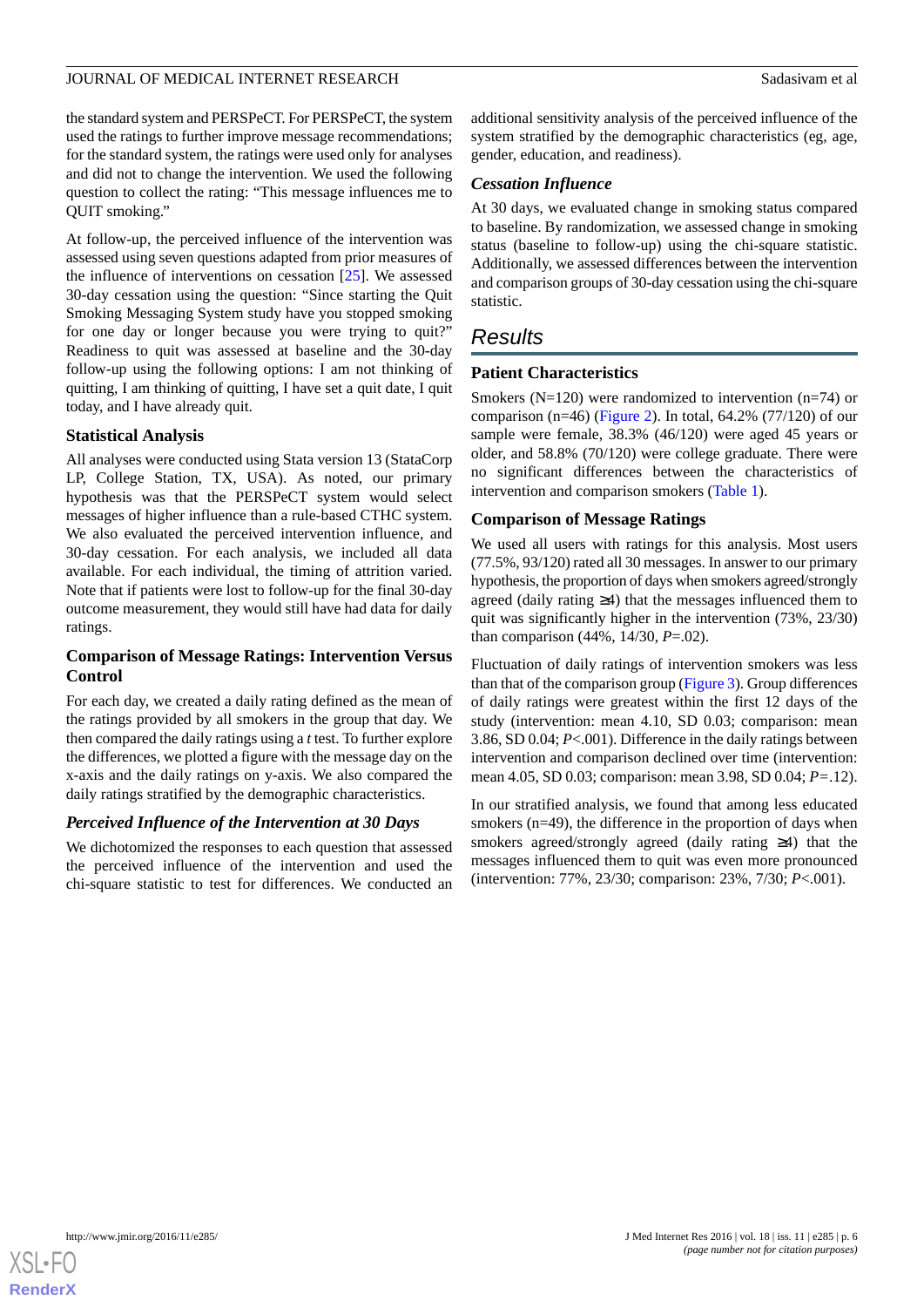# **JOURNAL OF MEDICAL INTERNET RESEARCH** Sadasivam et al

<span id="page-6-0"></span>**Table 1.** Demographic characteristics of participants.

| Participant characteristics                                  | Comparison, n (%)<br>$(n=46)$ | Intervention, n (%)<br>$(n=74)$ | Total, n (%) (N=120) | $P$ value |
|--------------------------------------------------------------|-------------------------------|---------------------------------|----------------------|-----------|
| <b>Sex</b>                                                   |                               |                                 |                      | .56       |
| Male                                                         | 15(33)                        | 28 (38)                         | 43 (35.8)            |           |
| Female                                                       | 31(67)                        | 46(62)                          | 77 (64.2)            |           |
| Age (years)                                                  |                               |                                 |                      | .45       |
| 19-34                                                        | 11(24)                        | 25(34)                          | 36(30.0)             |           |
| 35-44                                                        | 17(37)                        | 21(28)                          | 38 (31.7)            |           |
| $\geq45$                                                     | 18 (39)                       | 28 (38)                         | 46 (38.3)            |           |
| <b>Education</b>                                             |                               |                                 |                      | .83       |
| Less than high school                                        | 6(13)                         | 7(10)                           | 13(10.9)             |           |
| High school graduate                                         | 14(30)                        | 22(30)                          | 36(30.3)             |           |
| College graduate                                             | 26(57)                        | 44 (60)                         | 70(58.8)             |           |
| Race                                                         |                               |                                 |                      | .57       |
| White                                                        | 43 (94)                       | 67(91)                          | 110 (91.7)           |           |
| Other                                                        | 3(7)                          | 7(9)                            | 10(8.3)              |           |
| <b>Hispanic or Latino</b>                                    |                               |                                 |                      | .67       |
| $\rm No$                                                     | 36(78)                        | 62(84)                          | 98 (81.7)            |           |
| Yes                                                          | 4(9)                          | 6(8)                            | 10(8.3)              |           |
| Don't know/not sure                                          | 6(13)                         | 6(8)                            | 12(10.0)             |           |
| Internet use (number of activities)                          |                               |                                 |                      | .55       |
| No Internet use                                              | 2(4)                          | 2(3)                            | 4(3.3)               |           |
| $0-2$                                                        | 12(26)                        | 12(16)                          | 24(20.0)             |           |
| $2 - 4$                                                      | 6(13)                         | 12(16)                          | 18(15.0)             |           |
| >4                                                           | 26(57)                        | 48 (65)                         | 74 (61.7)            |           |
| Allows smoking in home                                       |                               |                                 |                      | .62       |
| $\rm No$                                                     | 24(52)                        | 42(57)                          | 66 (55.0)            |           |
| Yes                                                          | 22 (48)                       | 32(43)                          | 54 (45.0)            |           |
| Visited a smoking cessation website                          |                               |                                 |                      | .45       |
| $\rm No$                                                     | 36(78)                        | 62(84)                          | 98 (81.7)            |           |
| Yes                                                          | 10(22)                        | 12(16)                          | 22(18.3)             |           |
| Wants to stop smoking cigarettes                             |                               |                                 |                      | .52       |
| No                                                           | 9(20)                         | 13(18)                          | 22(18.3)             |           |
| Yes                                                          | 37 (80)                       | 59 (80)                         | 96 (80.0)            |           |
| I do not smoke now                                           | 0(0)                          | 2(2)                            | 2(1.7)               |           |
| Stopped smoking for one day or longer to try to quit smoking |                               |                                 |                      |           |
| No                                                           | 25(54)                        | 43(58)                          | 68 (56.7)            |           |
| Yes                                                          | 21(46)                        | 31(42)                          | 52(13.3)             |           |



**[RenderX](http://www.renderx.com/)**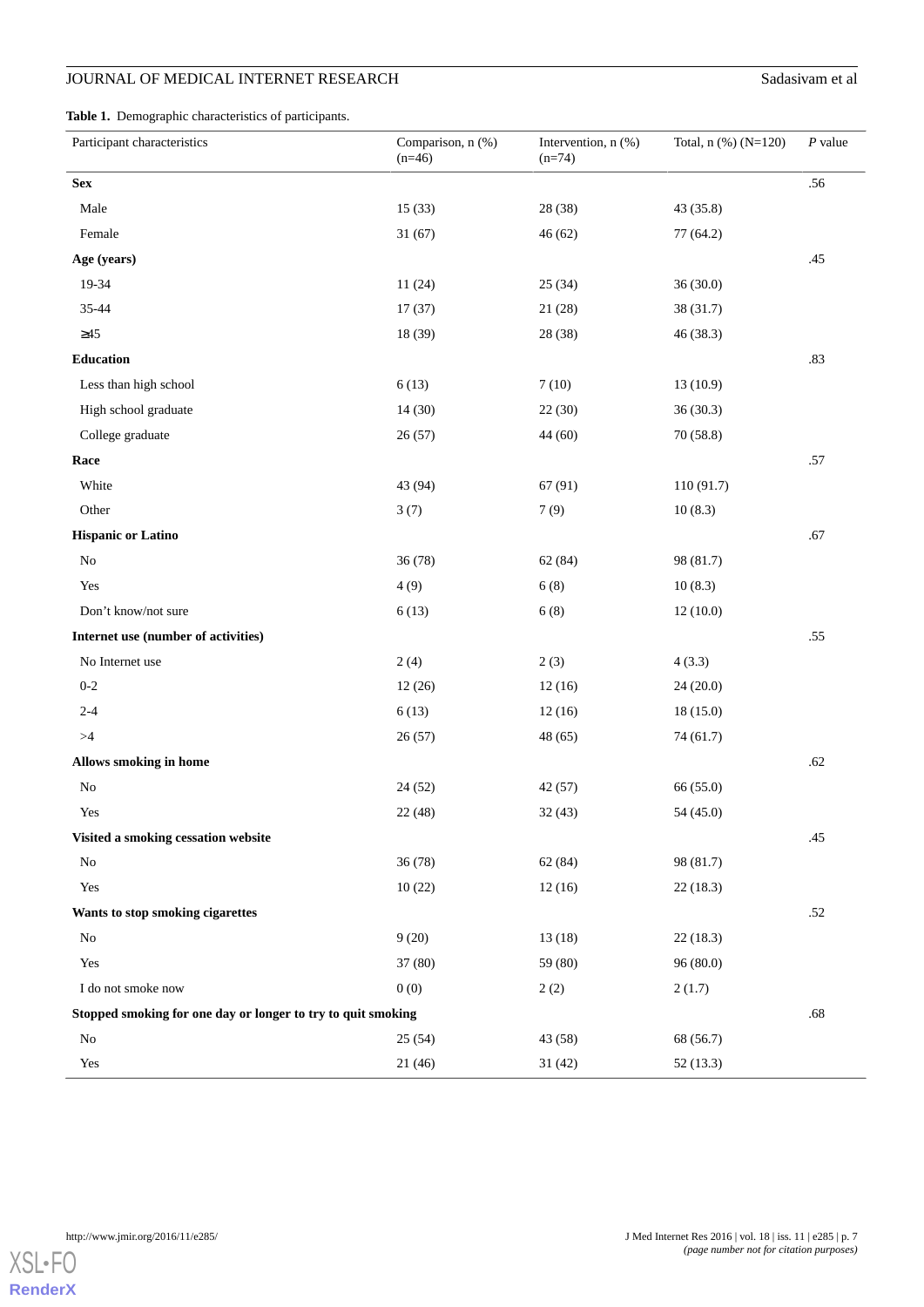<span id="page-7-0"></span>**Figure 3.** Mean daily ratings: intervention versus comparison.



Intervention Comparison

#### **Perceived Influence of the Intervention at 30 Days**

In total, 79.2% (95/120) of the smokers completed follow-up. Those lost to follow-up were equally distributed across both groups (intervention: 22%, 16/74; comparison: 20%, 9/46). There were no significant demographic differences between those that completed follow-up and those who did not. Among the users that completed follow-up, the perceived influence of the PERSPeCT system was higher than the comparison system in several categories, but not statistically significant. These include the perceived influence on the use of nicotine replacement therapy, such as the patch or gum (*P*=.09) and quit smoking  $(P=.07)$  ([Table 2\)](#page-8-0). In the sensitivity analyses, we did not find any significant or meaningful effect modification by

demographic characteristics (recognizing that power was limited for this secondary exploratory analysis).

#### **Smoking Cessation at 30 Days**

Among those who completed follow-up, 36% (20/55) of intervention smokers and 32% (11/34) of control smokers stopped smoking for one day or longer because they were trying to quit  $(P=.70)$ . A higher proportion of intervention smokers reported that they had already quit or set a quit date (40%, 23/58 vs 30%, 11/37), but this did not meet statistical significance ([Figure 4\)](#page-9-0). In all, 35% (26/74) of participants in the intervention group and 30% (14/46) in the comparison group moved up the readiness-to-quit ladder (*P*=.60). The increase in the proportion of smokers who reported that they already quit in the intervention group was 15% and 11% in the comparison group.

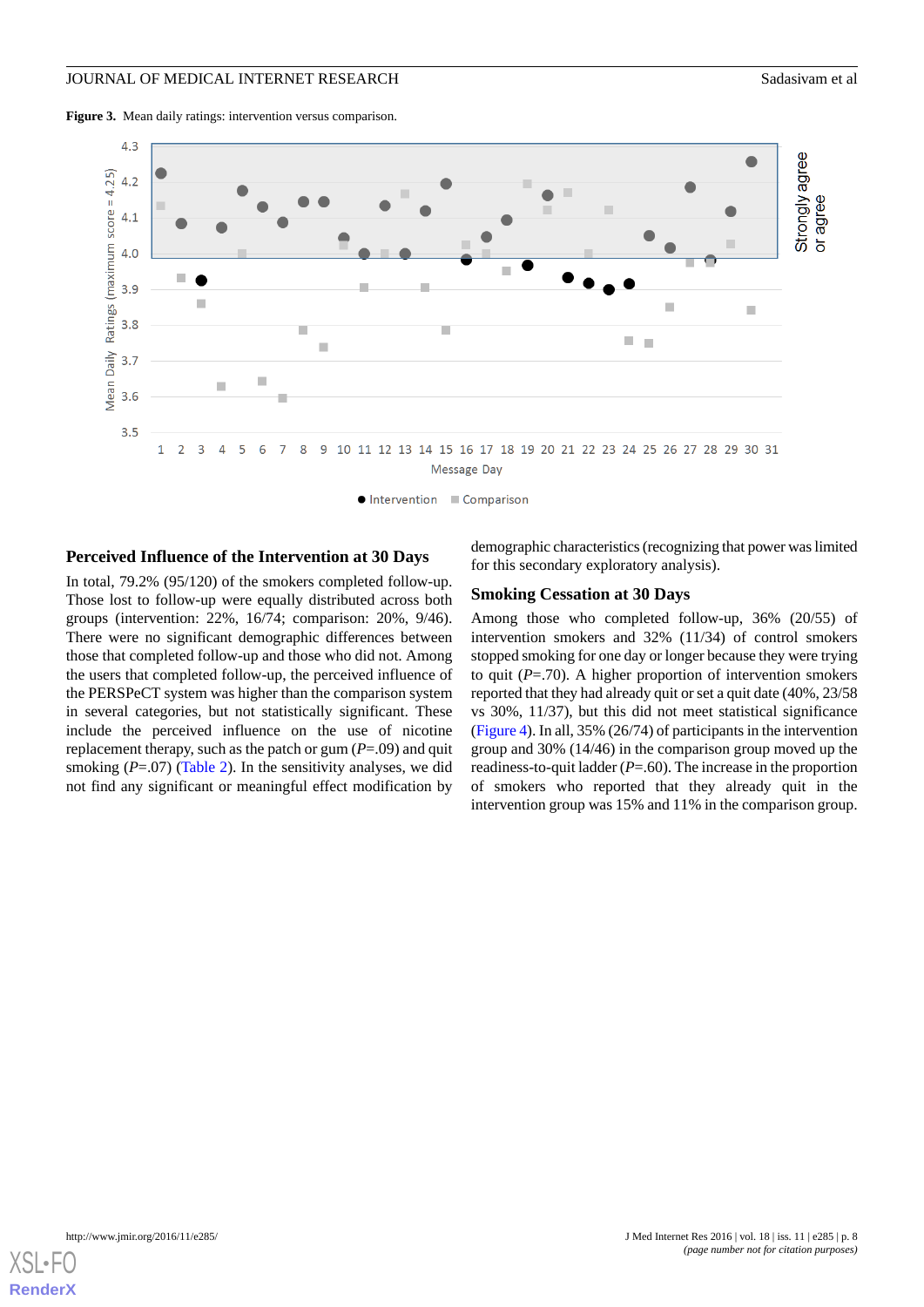# **JOURNAL OF MEDICAL INTERNET RESEARCH** Sadasivam et al

<span id="page-8-0"></span>**Table 2.** Influence of messages to participate in smoking cessation activities.

| Perceived influence of the intervention                       | Comparison, $n$ (%) ( $n=46$ ) | Intervention, $n$ (%) ( $n=74$ ) | $P$ value |  |
|---------------------------------------------------------------|--------------------------------|----------------------------------|-----------|--|
| Use nicotine replacement therapy (eg, the patch or gum)       |                                |                                  |           |  |
| Strongly disagree/disagree/neutral                            | 20(54)                         | 21(36)                           |           |  |
| Agree/strongly agree                                          | 17(46)                         | 37(64)                           |           |  |
| Talk to a doctor about quitting smoking                       |                                |                                  | .39       |  |
| Strongly disagree/disagree/neutral                            | 16(43)                         | 20(34)                           |           |  |
| Agree/strongly agree                                          | 21(57)                         | 38(65)                           |           |  |
| <b>Quit smoking</b>                                           |                                |                                  | .07       |  |
| Strongly disagree/ disagree/neutral                           | 14(38)                         | 12(21)                           |           |  |
| Agree/strongly agree                                          | 23(62)                         | 46 (79)                          |           |  |
| Make a list of reasons to quit smoking                        |                                |                                  | .35       |  |
| Strongly disagree/disagree/neutral                            | 10(27)                         | 11(19)                           |           |  |
| Agree/strongly agree                                          | 27(73)                         | 47 (81)                          |           |  |
| Use behavioral strategies such as distraction or substitution |                                |                                  |           |  |
| Strongly disagree/disagree/neutral                            | 7(19)                          | 11(19)                           |           |  |
| Agree/strongly agree                                          | 30(81)                         | 47 (81)                          |           |  |
| Get support from those around you to help quit smoking        |                                |                                  |           |  |
| Strongly disagree/disagree/neutral                            | 9(24)                          | 21(36)                           |           |  |
| Agree/strongly agree                                          | 28(76)                         | 37(64)                           |           |  |
| Set a quit date                                               |                                |                                  | .42       |  |
| Strongly disagree/disagree/neutral                            | 23(62)                         | 28(48)                           |           |  |
| Agree/strongly agree                                          | 14(38)                         | 30(52)                           |           |  |

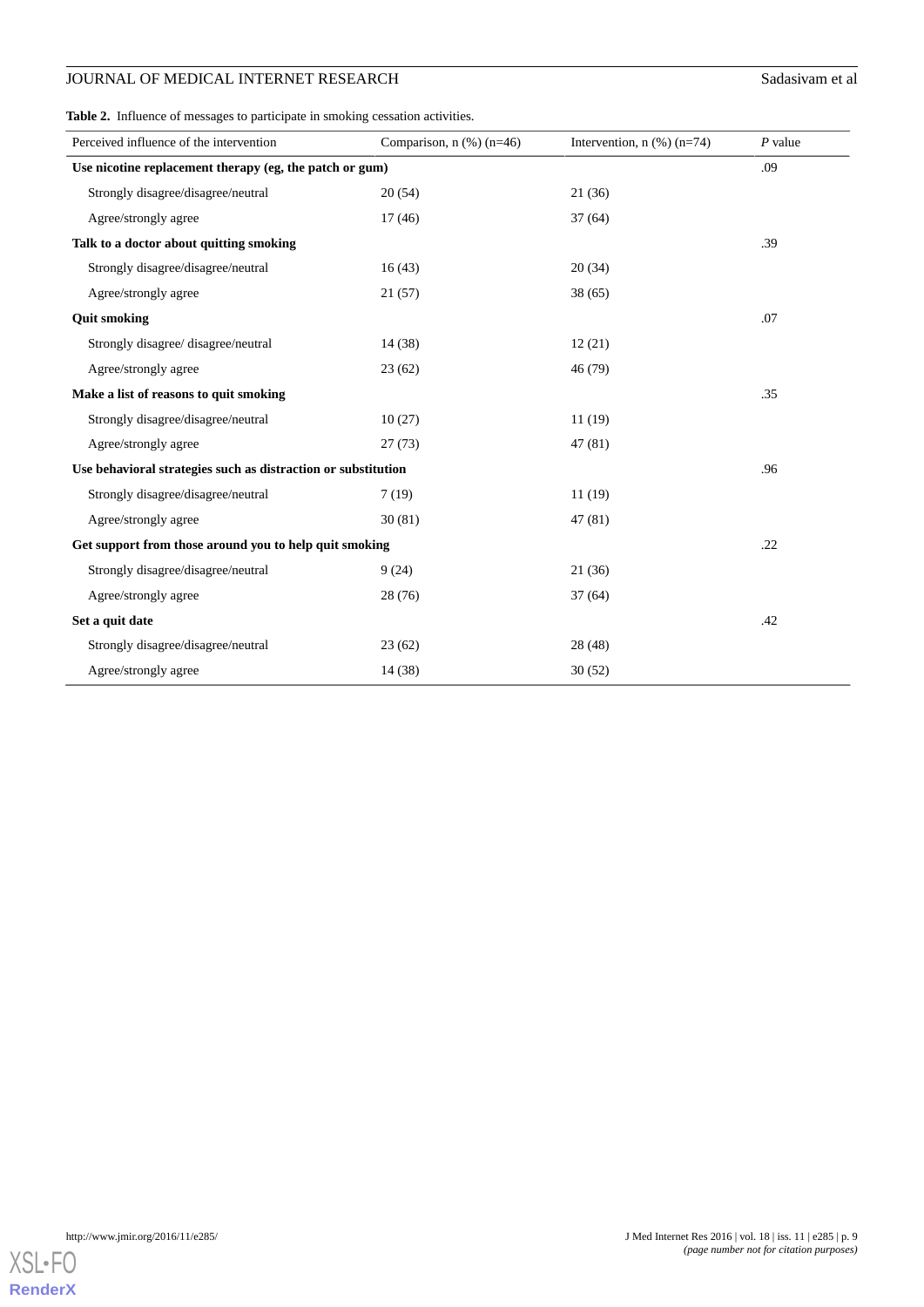<span id="page-9-0"></span>**Figure 4.** Baseline and follow-up readiness to quit status in percentages: PERSPeCT intervention (n=74) versus standard computer-tailored health communication comparison (n=46).



# ■ Not thinking of quitting ■ Thinking of quitting ■ Set a quit date ■ Already quit

# *Discussion*

We developed a novel machine learning recommender system (PERSPeCT) directly driven by user feedback. In a small randomized experiment using the same database of motivational messages, the message selections produced by the new recommender system outperformed a robust rule-based standard CTHC system (previously demonstrated to be effective) in terms of both daily mean rating and self-reported intervention influence. At 30-day follow-up, a higher proportion of intervention smokers also reported a change in status to already quit or set a quit date, and 30-day cessation.

The ultimate goal of our CTHC intervention was to increase motivation and influence cessation. We tested this in a number of ways: (1) daily ratings of messages (hypothesis), (2) perceived influence of the intervention, and (3) cessation behavior. Comparing the daily ratings of the two systems, messages selected by the PERSPeCT system had more statistically significant days with mean ratings higher than 4 (agree or strongly agree) than the comparison system. In particular, during the initial messaging days, the daily ratings

 $X$ SL•FO **[RenderX](http://www.renderx.com/)** of the PERSPeCT messages were consistently higher than the ratings of the comparison system. As prior studies have demonstrated, most technology interventions suffer from high attrition rates, with the use highest in the initial days [[29-](#page-11-20)[34\]](#page-12-0). The ability to engage and motivate participants in the initial days is crucial to the success of an intervention. The potential ability of PERSPeCT to select messages of higher influence during the initial messaging period might be an important advantage over a standard CTHC system and this needs to be further tested.

Even in the short time span of our study (30 days) and compared with an effective rule-based CTHC, the PERSPeCT system demonstrated a greater influence on cessation behavior. Although not significant, more users in the intervention reported that they had a positive change in readiness to quit. More smokers in the intervention also reported that they had stopped smoking for one day or longer because they were trying to quit. A larger RCT is needed to test these promising results further.

Our study has some limitations. The goal of the study was to demonstrate feasibility and potential of PERSPeCT (comparing the system to a known effective system). Our comparison system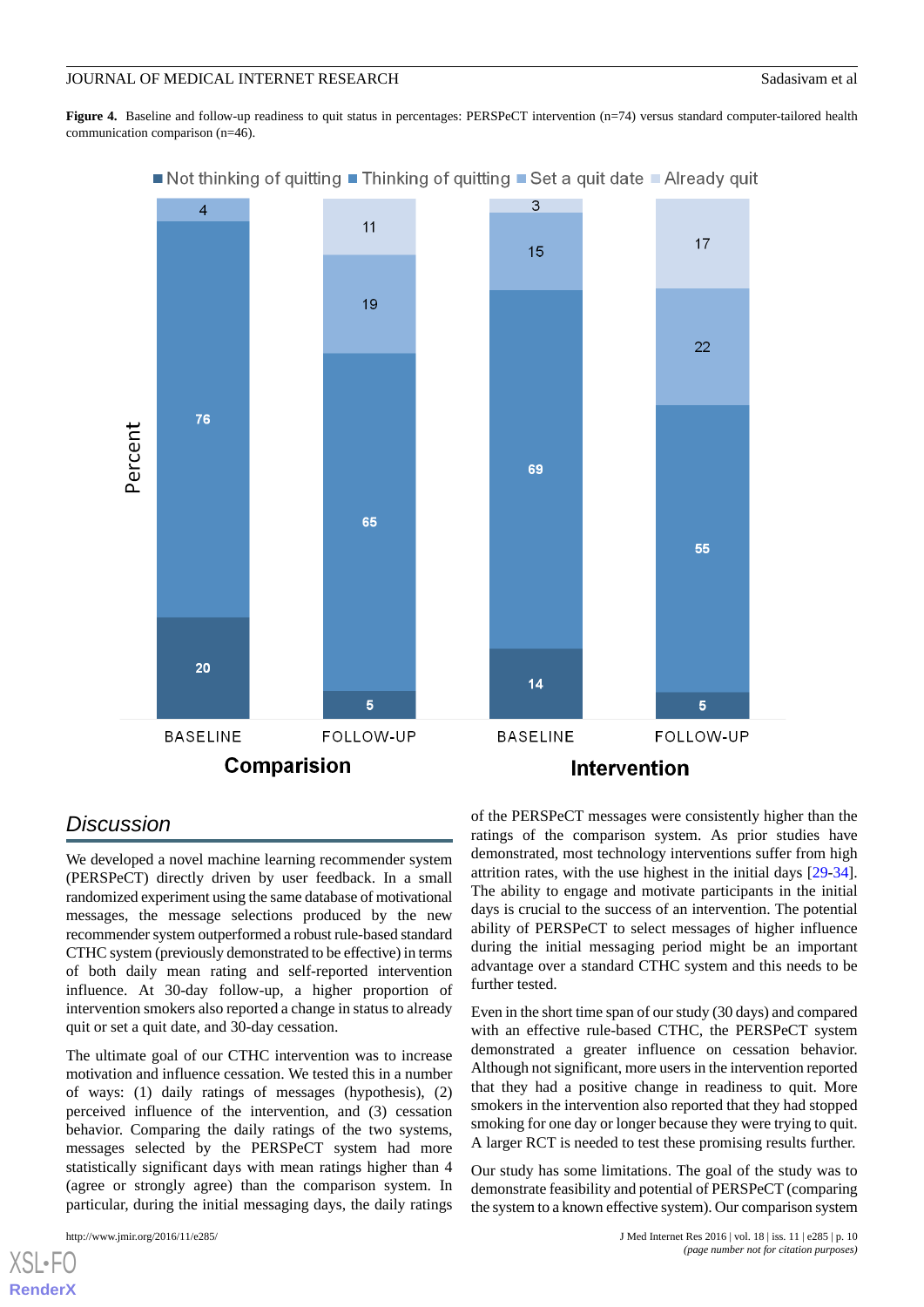has demonstrated effectiveness on long-term smoking outcomes, but we did not assess 6-month point prevalence cessation in this study, assessed only short-term quit outcomes. Thus, we are limited to surrogate outcomes (ratings of influence) that have been demonstrated in prior work to be associated with longer-term cessation. Our smaller sample size was driven by our primary hypothesis (differences in ratings). In this study, we only compared to one other system. Although this enhanced the internal comparison and isolated the tailoring algorithm effect, our results may not be generalizable to other systems. Before conducting a definitive trial of outcomes for a novel technology with lack of prior research, it is appropriate to conduct a smaller experiment to demonstrate effect on more proximal outcomes, justifying the larger trial. Further, our patients may not be representative of all smokers. Note that we delivered our messages only in English. In addition, many smokers who do not have Internet access would not be able to receive the motivational emails. These smokers would benefit from translation of the system into another commonly available communication format, such as texting.

In conclusion, recommender systems have not been applied to CTHC and our paper demonstrates that recommender systems can improve performance of CTHC. There are several reasons for this improved performance [\[11](#page-11-3)]. A primary reason is that recommender systems can learn and adapt to a participant's behavior, whereas standard CTHC adapt only to predicted changes in behavior (ie, based on identified tailoring variables and rules). In our experiment, PERSPeCT adapted to the daily ratings (ie, explicit feedback) of the smoker. Future versions can be also be developed to adapt to the implicit behavior of a smoker receiving the messages. Leaders in the field of CTHC have demonstrated that high tailoring (tailoring on many variables) is better than low tailoring (using fewer variables) [[8\]](#page-11-0). Rule-based standard CTHC systems have limitation in the number of variables that can be incorporated [[11\]](#page-11-3), whereas sophisticated machine learning algorithms may be able to tailor use of all available user variables and tailor based on these variables. Recommender systems also augment theory-based approaches because they would identify important variables from user data and behavior. Our small experiment successfully demonstrates the potential of the PERSPeCT system and highlights the need for larger trials to assess its true impact.

### **Acknowledgments**

Funding for these studies was received from the Patient-Centered Outcomes Research Institute (PI12-001), the National Cancer Institute grants R01 CA129091, and the National Center for Advancing Translational Sciences of the National Institutes of Health under award number UL1TR000161. Dr Sadasivam is funded by a National Cancer Institute Career Development Award (K07CA172677). Dr Marlin is also funded by a National Science Foundation CAREER award (1350522). The content is solely the responsibility of the authors and does not necessarily represent the official views of the National Institute on Aging or the National Institutes of Health, or the Department of Veterans Affairs or the United States government.

# **Authors' Contributions**

RSS lead the writing of this manuscript; all authors contributed to the study design, data collection, data analysis and interpretation, and writing of this manuscript; BM and RA led the development (programming) of the system; TKH is the PI of the study.

#### <span id="page-10-2"></span>**Conflicts of Interest**

Dr Sadasivam and Houston have a patent (14/055098) pending for the technology-assisted tobacco intervention. The other authors reported no conflict.

# **Multimedia Appendix 1**

<span id="page-10-0"></span>CONSORT 2010 checklist of information.

<span id="page-10-1"></span>[[PDF File \(Adobe PDF File\), 147KB-Multimedia Appendix 1](https://jmir.org/api/download?alt_name=jmir_v18i11e285_app1.pdf&filename=f293d0fffa45311304505b7e297823ea.pdf)]

#### **References**

- 1. Kreuter M. Tailoring Health Messages: Customizing Communication with Computer Technology. Mahwah, NJ: Lawrence Erlbaum Associates; 2000.
- 2. Prochaska JO, DiClemente CC, Velicer WF, Rossi JS. Standardized, individualized, interactive, and personalized self-help programs for smoking cessation. Health Psychol 1993 Sep;12(5):399-405. [Medline: [8223364\]](http://www.ncbi.nlm.nih.gov/entrez/query.fcgi?cmd=Retrieve&db=PubMed&list_uids=8223364&dopt=Abstract)
- 3. Campbell MK, DeVellis BM, Strecher VJ, Ammerman AS, DeVellis RF, Sandler RS. Improving dietary behavior: the effectiveness of tailored messages in primary care settings. Am J Public Health 1994 May;84(5):783-787. [Medline: [8179049\]](http://www.ncbi.nlm.nih.gov/entrez/query.fcgi?cmd=Retrieve&db=PubMed&list_uids=8179049&dopt=Abstract)
- 4. Brug J, Steenhuis I, van Assema AP, de Vries H. The impact of a computer-tailored nutrition intervention. Prev Med 1996;25(3):236-242. [doi: [10.1006/pmed.1996.0052\]](http://dx.doi.org/10.1006/pmed.1996.0052) [Medline: [8781000\]](http://www.ncbi.nlm.nih.gov/entrez/query.fcgi?cmd=Retrieve&db=PubMed&list_uids=8781000&dopt=Abstract)
- 5. Kreuter MW, Strecher VJ. Do tailored behavior change messages enhance the effectiveness of health risk appraisal? Results from a randomized trial. Health Educ Res 1996 Mar;11(1):97-105 [\[FREE Full text\]](http://her.oxfordjournals.org/cgi/pmidlookup?view=long&pmid=10160231) [Medline: [10160231\]](http://www.ncbi.nlm.nih.gov/entrez/query.fcgi?cmd=Retrieve&db=PubMed&list_uids=10160231&dopt=Abstract)

[XSL](http://www.w3.org/Style/XSL)•FO **[RenderX](http://www.renderx.com/)**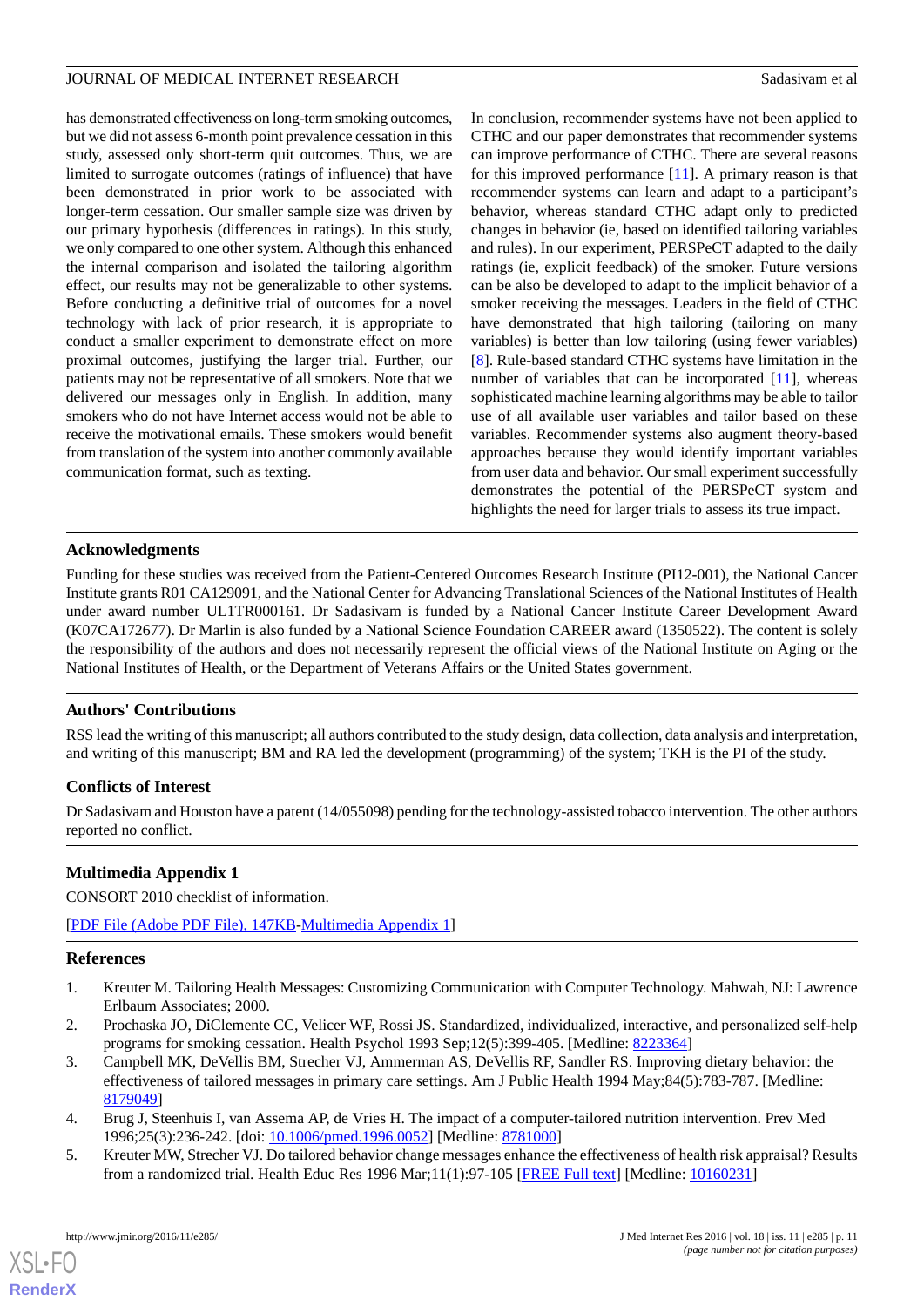- 6. Marcus BH, Emmons KM, Simkin-Silverman LR, Linnan LA, Taylor ER, Bock BC, et al. Evaluation of motivationally tailored vs. standard self-help physical activity interventions at the workplace. Am J Health Promot 1998;12(4):246-253. [Medline: [10178617](http://www.ncbi.nlm.nih.gov/entrez/query.fcgi?cmd=Retrieve&db=PubMed&list_uids=10178617&dopt=Abstract)]
- <span id="page-11-0"></span>7. Bull FC, Kreuter MW, Scharff DP. Effects of tailored, personalized and general health messages on physical activity. Patient Educ Couns 1999 Feb;36(2):181-192. [Medline: [10223022\]](http://www.ncbi.nlm.nih.gov/entrez/query.fcgi?cmd=Retrieve&db=PubMed&list_uids=10223022&dopt=Abstract)
- 8. Strecher VJ, McClure JB, Alexander GL, Chakraborty B, Nair VN, Konkel JM, et al. Web-based smoking-cessation programs: results of a randomized trial. Am J Prev Med 2008 May;34(5):373-381 [\[FREE Full text\]](http://europepmc.org/abstract/MED/18407003) [doi: [10.1016/j.amepre.2007.12.024](http://dx.doi.org/10.1016/j.amepre.2007.12.024)] [Medline: [18407003\]](http://www.ncbi.nlm.nih.gov/entrez/query.fcgi?cmd=Retrieve&db=PubMed&list_uids=18407003&dopt=Abstract)
- <span id="page-11-2"></span><span id="page-11-1"></span>9. Civljak M, Sheikh A, Stead LF, Car J. Internet-based interventions for smoking cessation. Cochrane Database Syst Rev 2010(9):CD007078. [doi: [10.1002/14651858.CD007078.pub3](http://dx.doi.org/10.1002/14651858.CD007078.pub3)] [Medline: [20824856](http://www.ncbi.nlm.nih.gov/entrez/query.fcgi?cmd=Retrieve&db=PubMed&list_uids=20824856&dopt=Abstract)]
- <span id="page-11-3"></span>10. Houston TK, Sadasivam RS, Allison JJ, Ash AS, Ray MN, English TM, et al. Evaluating the QUIT-PRIMO clinical practice ePortal to increase smoker engagement with online cessation interventions: a national hybrid type 2 implementation study. Implement Sci 2015;10:154 [\[FREE Full text](http://www.implementationscience.com/content/10//154)] [doi: [10.1186/s13012-015-0336-8\]](http://dx.doi.org/10.1186/s13012-015-0336-8) [Medline: [26525410\]](http://www.ncbi.nlm.nih.gov/entrez/query.fcgi?cmd=Retrieve&db=PubMed&list_uids=26525410&dopt=Abstract)
- <span id="page-11-4"></span>11. Sadasivam RS, Cutrona SL, Kinney RL, Marlin BM, Mazor KM, Lemon SC, et al. Collective-intelligence recommender systems: advancing computer tailoring for health behavior change into the 21st century. J Med Internet Res 2016;18(3):e42. [doi: [10.2196/jmir.4448\]](http://dx.doi.org/10.2196/jmir.4448) [Medline: [26952574\]](http://www.ncbi.nlm.nih.gov/entrez/query.fcgi?cmd=Retrieve&db=PubMed&list_uids=26952574&dopt=Abstract)
- 12. Segaran T. Programming Collective Intelligence: Building Smart Web 2. 0 Applications. Sebastapol, CA: O'Reilly; 2007.
- <span id="page-11-5"></span>13. Konstan J, Riedl J. Deconstructing recommender systems. IEEE Spectrum. 2012 Sep 24. URL: [http://spectrum.ieee.org/](http://spectrum.ieee.org/computing/software/deconstructing-recommender-systems) [computing/software/deconstructing-recommender-systems](http://spectrum.ieee.org/computing/software/deconstructing-recommender-systems) [accessed 2016-08-08] [\[WebCite Cache ID 6jbti1vzV](http://www.webcitation.org/

                                            6jbti1vzV)]
- <span id="page-11-6"></span>14. Vanderbilt T. The science behind the Netflix algorithms that decide what you'll watch next. Wired. 2013 Aug. URL: [http:/](http://www.wired.com/2013/08/qq_netflix-algorithm/) [/www.wired.com/2013/08/qq\\_netflix-algorithm/](http://www.wired.com/2013/08/qq_netflix-algorithm/) [accessed 2016-08-08] [[WebCite Cache ID 6jbtsrYLv\]](http://www.webcitation.org/

                                            6jbtsrYLv)
- <span id="page-11-7"></span>15. Marlin BM, Adams RJ, Sadasivam R, Houston TK. Towards collaborative filtering recommender systems for tailored health communications. AMIA Annu Symp Proc 2013;2013:1600-1607 [[FREE Full text](http://europepmc.org/abstract/MED/24551430)] [Medline: [24551430](http://www.ncbi.nlm.nih.gov/entrez/query.fcgi?cmd=Retrieve&db=PubMed&list_uids=24551430&dopt=Abstract)]
- <span id="page-11-8"></span>16. Adams RJ, Sadasivam RS, Balakrishnan K, Kinney RL, Houston TK, Marlin BM. PERSPeCT: collaborative filtering for tailored health communications. In: Proceedings of the 8th ACM Conference on Recommender Systems. 2014 Presented at: RecSys '14; Oct 6-10, 2014; Foster City, CA p. 329-332.
- <span id="page-11-9"></span>17. Coley HL, Sadasivam RS, Williams JH, Volkman JE, Schoenberger Y, Kohler CL, National Dental PBRNQUITPRIMO Collaborative Group. Crowdsourced peer- versus expert-written smoking-cessation messages. Am J Prev Med 2013 Nov;45(5):543-550 [[FREE Full text](http://europepmc.org/abstract/MED/24139766)] [doi: [10.1016/j.amepre.2013.07.004](http://dx.doi.org/10.1016/j.amepre.2013.07.004)] [Medline: [24139766\]](http://www.ncbi.nlm.nih.gov/entrez/query.fcgi?cmd=Retrieve&db=PubMed&list_uids=24139766&dopt=Abstract)
- <span id="page-11-11"></span><span id="page-11-10"></span>18. Fiore MC, Jaén CR, Baker TB. Treating Tobacco Use and Dependence: 2008 Update. Clinical Practice Guideline. Rockville, MD: US Department of Health and Human Services. Public Health Service; 2008. URL: [https://www.ncbi.nlm.nih.gov/](https://www.ncbi.nlm.nih.gov/books/NBK63952/) [books/NBK63952/. Archived at http://www.webcitation.org/6FO8BFVpJ\[](https://www.ncbi.nlm.nih.gov/books/NBK63952/)[WebCite Cache ID 6FO8BFVpJ\]](http://www.webcitation.org/

                                            6FO8BFVpJ)
- <span id="page-11-12"></span>19. Bandura A. Social Foundations of Thought and Action: A Social Cognitive Theory. Englewood Cliffs, NJ: Prentice-Hall; 1986.
- <span id="page-11-13"></span>20. Belkin NJ, Croft WB. Information filtering and information retrieval: two sides of the same coin? Commun ACM 1992;35(12):29-38. [doi: [10.1145/138859.138861](http://dx.doi.org/10.1145/138859.138861)]
- <span id="page-11-14"></span>21. Goldberg D, Nichols D, Oki BM, Terry D. Using collaborative filtering to weave an information tapestry. Commun ACM 1992;35(12):61-70. [doi: [10.1145/138859.138867](http://dx.doi.org/10.1145/138859.138867)]
- <span id="page-11-15"></span>22. Melville P, Mooney RJ, Nagarajan R. Content-boosted collaborative filtering for improved recommendations. Presented at: Eighteenth National Conference on Artificial Intelligence; Jul 28-Aug 1, 2002; Edmonton, AB. p. 187-192.
- <span id="page-11-16"></span>23. National Information Standards Organization. Understanding Metadata. Bethesda, MD: National Information Standards Organization; 2004. URL:<http://www.niso.org/publications/press/UnderstandingMetadata.pdf>[\[WebCite Cache ID 6jbuniWGj\]](http://www.webcitation.org/

                                            6jbuniWGj)
- <span id="page-11-17"></span>24. U.S. Department of Health and Human Services. Making Health Communication Programs Work. Washington, DC: US Department of Health and Human Services, National Institutes of Health, Public Health Service URL: [https://www.cancer.gov/](https://www.cancer.gov/publications/health-communication/pink-book.pdf) [publications/health-communication/pink-book.pdf](https://www.cancer.gov/publications/health-communication/pink-book.pdf)[\[WebCite Cache ID 6jbuxluGE\]](http://www.webcitation.org/

                                            6jbuxluGE)
- <span id="page-11-19"></span><span id="page-11-18"></span>25. Cherrington A, Williams JH, Foster PP, Coley HL, Kohler C, Allison JJ, et al. Narratives to enhance smoking cessation interventions among African-American smokers, the ACCE project. BMC Res Notes 2015;8:567 [\[FREE Full text\]](http://bmcresnotes.biomedcentral.com/articles/10.1186/s13104-015-1513-1) [doi: [10.1186/s13104-015-1513-1\]](http://dx.doi.org/10.1186/s13104-015-1513-1) [Medline: [26467316](http://www.ncbi.nlm.nih.gov/entrez/query.fcgi?cmd=Retrieve&db=PubMed&list_uids=26467316&dopt=Abstract)]
- <span id="page-11-20"></span>26. Kimmelman J. A theoretical framework for early human studies: uncertainty, intervention ensembles, and boundaries. Trials 2012;13:173 [\[FREE Full text\]](http://trialsjournal.biomedcentral.com/articles/10.1186/1745-6215-13-173) [doi: [10.1186/1745-6215-13-173](http://dx.doi.org/10.1186/1745-6215-13-173)] [Medline: [22999017](http://www.ncbi.nlm.nih.gov/entrez/query.fcgi?cmd=Retrieve&db=PubMed&list_uids=22999017&dopt=Abstract)]
- 27. Centers for Disease Control and Prevention. Behavioral Risk Factor Surveillance System survey questionnaire. 2002. URL: [http://www.cdc.gov/brfss/pubs/index.htm#users\[](http://www.cdc.gov/brfss/pubs/index.htm#users)[WebCite Cache ID 6BGROyW6b\]](http://www.webcitation.org/

                                            6BGROyW6b)
- 28. DiClemente CC, Prochaska JO, Fairhurst SK, Velicer WF, Velasquez MM, Rossi JS. The process of smoking cessation: an analysis of precontemplation, contemplation, and preparation stages of change. J Consult Clin Psychol 1991 Apr;59(2):295-304. [Medline: [2030191\]](http://www.ncbi.nlm.nih.gov/entrez/query.fcgi?cmd=Retrieve&db=PubMed&list_uids=2030191&dopt=Abstract)
- 29. An LC, Perry CL, Lein EB, Klatt C, Farley DM, Bliss RL, et al. Strategies for increasing adherence to an online smoking cessation intervention for college students. Nicotine Tob Res 2006 Dec;8 Suppl 1:S7-S12. [Medline: [17491165\]](http://www.ncbi.nlm.nih.gov/entrez/query.fcgi?cmd=Retrieve&db=PubMed&list_uids=17491165&dopt=Abstract)
- 30. Christensen H, Griffiths KM, Farrer L. Adherence in Internet interventions for anxiety and depression. J Med Internet Res 2009;11(2):e13 [\[FREE Full text](http://www.jmir.org/2009/2/e13/)] [doi: [10.2196/jmir.1194\]](http://dx.doi.org/10.2196/jmir.1194) [Medline: [19403466](http://www.ncbi.nlm.nih.gov/entrez/query.fcgi?cmd=Retrieve&db=PubMed&list_uids=19403466&dopt=Abstract)]

[XSL](http://www.w3.org/Style/XSL)•FO **[RenderX](http://www.renderx.com/)**